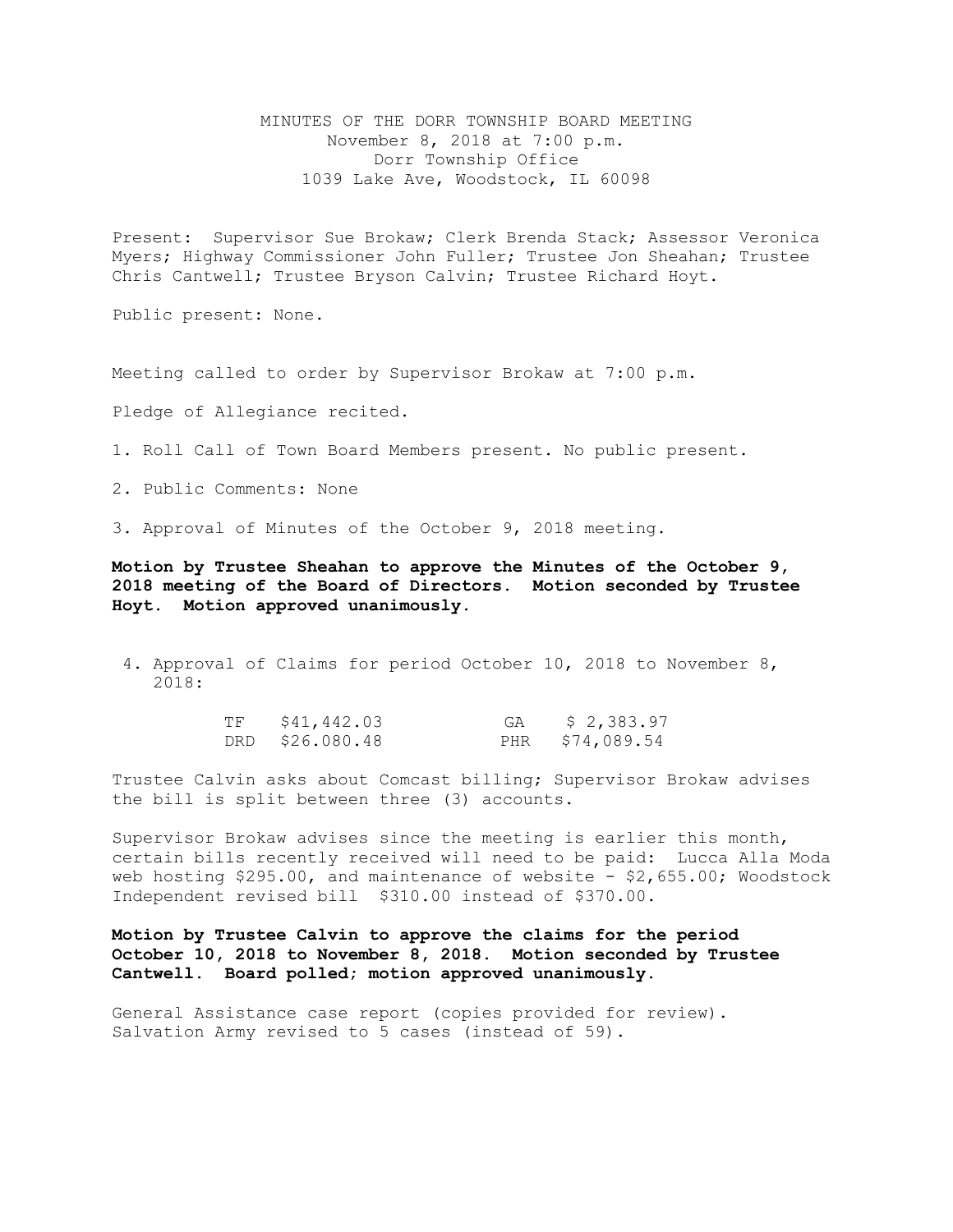## **Page 2 / 11/08/2018**

5. Approval of Tax Levy – Road District

No changes. Levy increase 2.98%. Salt up 10%.

**Motion by Trustee Cantwell to approve the Tax Levy Ordinance for the Road District for the year 2019; motion seconded by Trustee Sheahan. Board polled; motion approved unanimously.**

6. Tax Levy – Township

Certification of Tax Levy Ordinance Township, Certificate of Compliance Truth in Taxation Town, and Tax Levy Ordinance Township presented. Two (2) separate levy figures prepared, one for \$670,000.00 (flat levy) and the other for \$684,000.00 (11% increase over last year). Discussion with City of Woodstock on capture of new growth may change figures. Stay with the flat levy until we know more about growth possibility and how that will affect the figures; possibility of abating.

Next month for approval.

7. Christmas Clearing House Donation

Review of last year's donation - \$2,500.00 **Motion by Trustee Sheahan to donate \$2,500.00 to Christmas Clearing House. Motion seconded by Supervisor Brokaw. Board polled; motion approved unanimously.** 

8. Davis Road Property

Phase I study cost \$2,000.00; chain of title cost would be \$175.00. Possible plans for land use – tire recycling; brush drop off (mulch); material storage (gravel, etc.) Possible concern with old building and putting up new building.

**Motion by Trustee Cantwell to pay for Phase I Study. Motion seconded by Trustee Calvin. Board polled; motion approved unanimously.**

9. Approval of the 2019 Holiday Schedule

Holiday Schedule for 2019 provided for review.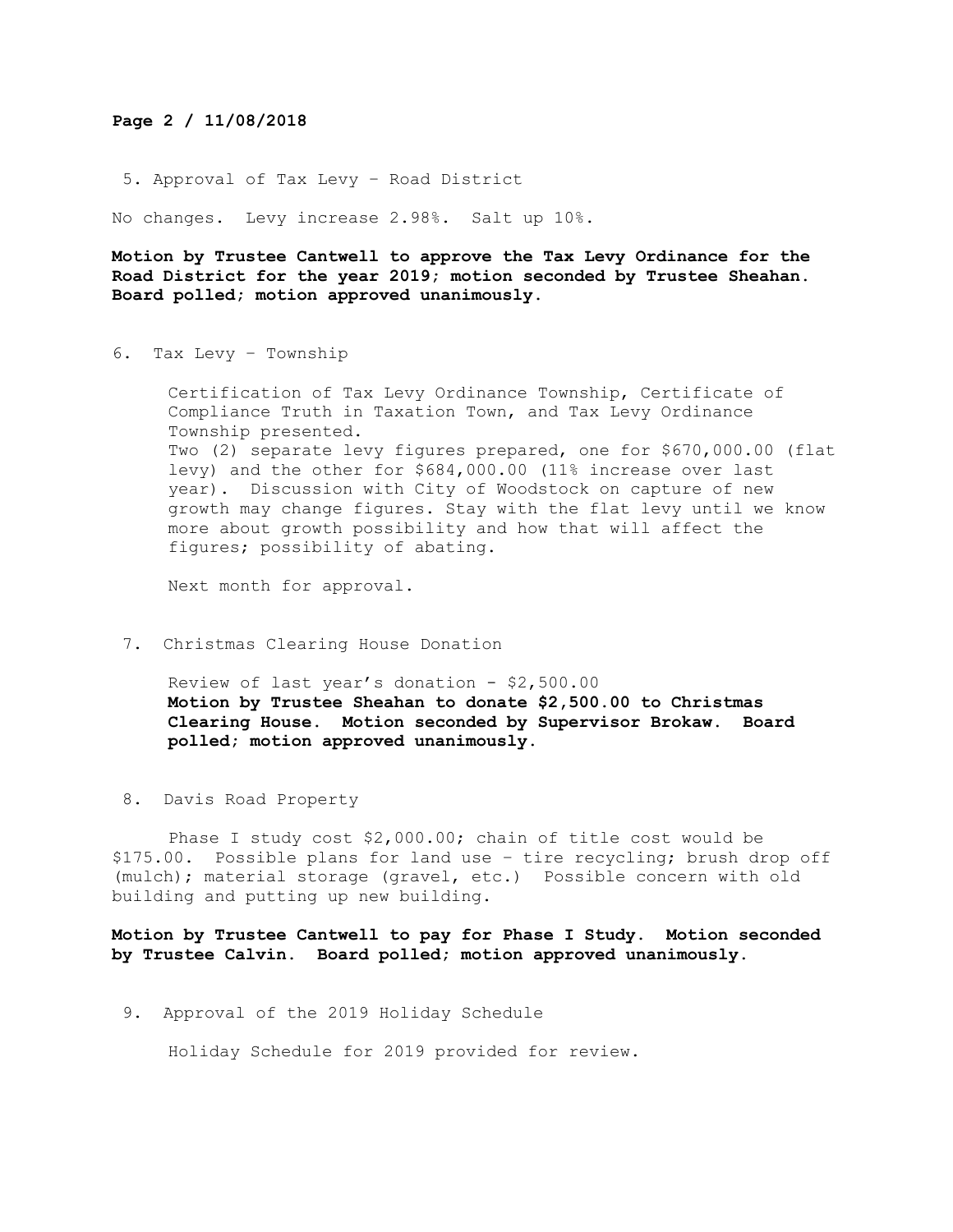Page 3 – 11/08/2018

**Motion by Trustee Cantwell to approve the Holiday Schedule for 2019; motion seconded by Supervisor Brokaw. Motion approved unanimously.**

## 10. Legislative Updates – None.

11. Reports:

**Supervisor –** October 29, 2018 meeting of Joint Review Board regarding City of Woodstock TIF; determine if City completed due diligence. Another meeting set for November 19, 2018 at 3:00 p.m.; decision to provide to council. Catered luncheon today was delicious. Will work with City of Woodstock to provide more Senior activities. TOI Conference in Springfield starting Sunday, November 11, 2018.

**Assessor –** Residential sales Entered October 10, 2018 – November 8, 2018 provided for review. Finishing up appeals – 166 total this year, down a little from last year. So far one day of hearings; scheduled again for November 13<sup>th</sup>. Still working on 2019, which is QUAD year – complete reassessment. A lot of new construction anticipated; things are moving again. Everything is good.

**Highway Commissioner** – Will work on obtaining Phase I Study for Davis Road property. Getting ready for snow; first load of salt is in. Equipment review; traded in piece of equipment (Terex) for used boom mower (demo for municipalities with low hours). Brief discussion.

**Clerk –** No report**.** 

**Trustees** – No report.

12. Executive Session – None.

13. New Business – None